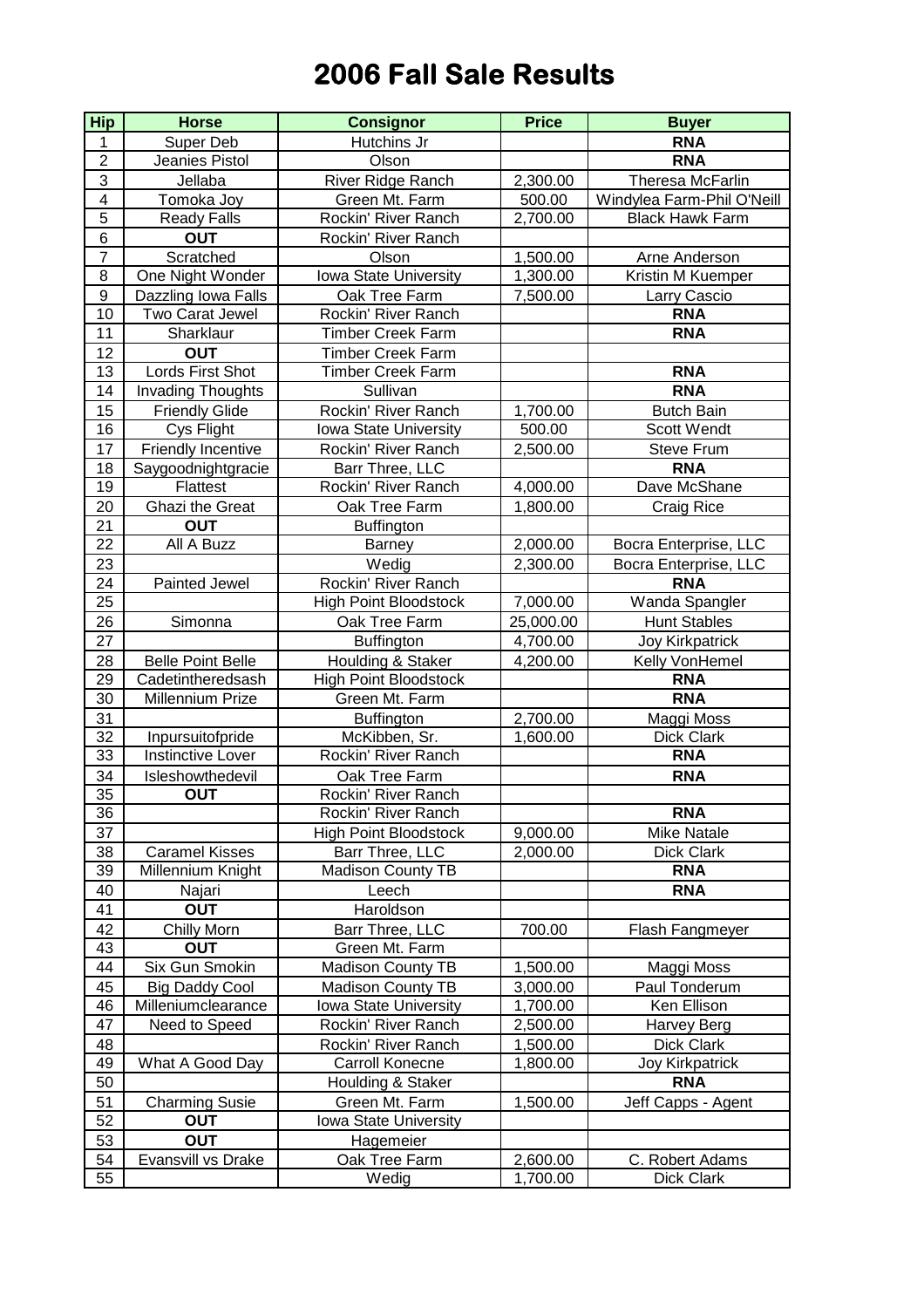## **2006 Fall Sale Results**

| 56  |                         | Wedig                        | 9,500.00  | <b>Roger West</b>            |
|-----|-------------------------|------------------------------|-----------|------------------------------|
| 57  | <b>Brava Mistress</b>   | Iowa State University        | 1,000.00  | Robin Spencer                |
| 58  | Abidon                  | Leech                        |           | <b>RNA</b>                   |
| 59  | <b>Madison County</b>   | Barr Three, LLC              |           | <b>RNA</b>                   |
| 60  | Yu Tiger Yu             | Green Mt. Farm               | 1,000.00  | Oscar Seyura                 |
| 61  | <b>Bull Psy</b>         | Houlding & Staker            |           | <b>RNA</b>                   |
| 62  | <b>OUT</b>              | Leech                        |           |                              |
| 63  |                         | <b>Buffington</b>            |           | <b>RNA</b>                   |
| 64  |                         | <b>Buffington</b>            | 6,200.00  | <b>William Hobbs</b>         |
| 65  | Royal Ryder             | <b>Beatty</b>                | 1,200.00  | Dick Clark                   |
| 66  |                         | Hagemeier                    | 800.00    | <b>Dick Clark</b>            |
| 67  |                         | <b>Buffington</b>            | 500.00    | Jason McClellan              |
| 68  |                         | Wedig                        | 5,000.00  | Dave McShane                 |
| 69  | Eager Evan              | Barr Three, LLC              | 5,000.00  | <b>Thad Keller</b>           |
| 70  | <b>OUT</b>              | Rockin' River Ranch          |           |                              |
| 71  | <b>OUT</b>              | Wedig                        |           |                              |
| 72  | Slew City Slim          | Iowa State University        | 700.00    | River Ridge Ranch            |
| 73  | <b>Sober at Last</b>    | <b>Leech</b>                 | 27,000.00 | <b>Maggi Moss</b>            |
| 74  |                         | Jacobsen TB's, LLP           |           | <b>RNA</b>                   |
| 75  | Door in The Floor       | Leech                        | 3,500.00  | <b>Dick Clark</b>            |
| 76  | <b>Buzz Babe</b>        | Pat Means Thoroughbreds      | 500.00    | <b>Dick Clark</b>            |
| 77  | Roanie                  | Rockin' River Ranch          |           | <b>RNA</b>                   |
| 78  | <b>Tiger Would</b>      | Hutchins, Jr                 | 1,200.00  | <b>Butch Bain</b>            |
| 79  |                         | High Point Bloodstock, Agent | 4,000.00  | Dave McShane                 |
| 80  | Nose Guard Sam          | Haroldson                    | 500.00    | <b>Brenda Onstot</b>         |
| 81  | Good N Gold             | Sullivan                     | 6,100.00  | Vernon Schmale               |
| 82  |                         | Wedig                        | 2,500.00  | <b>Harvey Berg</b>           |
| 83  |                         | Gipson                       | 1,500.00  | <b>Brad Hemba</b>            |
| 84  | <b>OUT</b>              | Pat Means Thoroughbreds      |           |                              |
| 85  |                         | Okoboji Racing Stable II     |           | <b>RNA</b>                   |
| 86  | Don'tpassthisone        | Oak Tree Farm                |           | <b>RNA</b>                   |
| 87  |                         | <b>Buffington</b>            |           | <b>RNA</b>                   |
| 88  |                         | <b>Buffington</b>            | 1,500.00  | Dick Clark                   |
| 89  | Lastoutofthebag         | <b>High Point Bloodstock</b> | 6,000.00  | Norman Ashauer               |
| 90  | Aveisha                 | Iowa State University        | 500.00    | <b>Mike Natale</b>           |
| 91  |                         | Rockin' River Ranch          | 9,500.00  | <b>Robert Barnett</b>        |
| 92  | <b>Tapping the Pass</b> | Oak Tree Farm                |           | <b>RNA</b>                   |
| 93  | Nalee's Dream           | <b>Beatty</b>                | 900.00    | Jerry Greve                  |
| 94  | <b>Cruisin Fever</b>    | <b>High Point Bloodstock</b> |           | <b>RNA</b>                   |
| 95  |                         | High Point Bloodstock, Agent | 2,000.00  | Dave McShane                 |
| 96  | Hesablumin              | Barney                       | 16,000.00 | <b>Bloomin Thoroughbreds</b> |
| 97  | Beau's Casper           | <b>Barney</b>                |           | <b>RNA</b>                   |
| 98  |                         | Houlding & Staker            | 600.00    | <b>Brenda Onstot</b>         |
| 99  | <b>Bitsy's Blessing</b> | Barr Three, LLC              |           | <b>RNA</b>                   |
| 100 | Super Carli             | Rockin' River Ranch          | 2,300.00  | Spooky Business Stable       |
| 101 | Hummalu                 | <b>Beatty</b>                | 500.00    | Barbara McClelland           |
| 102 |                         | <b>Buffington</b>            | 500.00    | James S. Nokes               |
| 103 | Fraser                  | Green Mt. Farm               | 500.00    | Dick Clark                   |
| 104 |                         | Rockin' River Ranch          | 700.00    | Dick Clark                   |
| 105 | <b>Admiral Kat</b>      | Wedig                        | 8,700.00  | Dave McShane                 |
| 106 |                         | Otto Farms, Inc.             |           | <b>RNA</b>                   |
| 107 | Supremo's Coollady      | Rockin' River Ranch          | 900.00    | Steven Dean                  |
| 108 |                         | Wedig                        | 4,500.00  | <b>Rick Olson</b>            |
| 109 | <b>Lucky Valley</b>     | Rockin' River Ranch          | 500.00    | Arturo Roman                 |
| 110 | Washeba                 | <b>Beatty</b>                | 700.00    | Dick Clark                   |
| 111 | <b>Talk About Cold</b>  | <b>High Point Bloodstock</b> |           | <b>RNA</b>                   |
|     |                         |                              |           |                              |